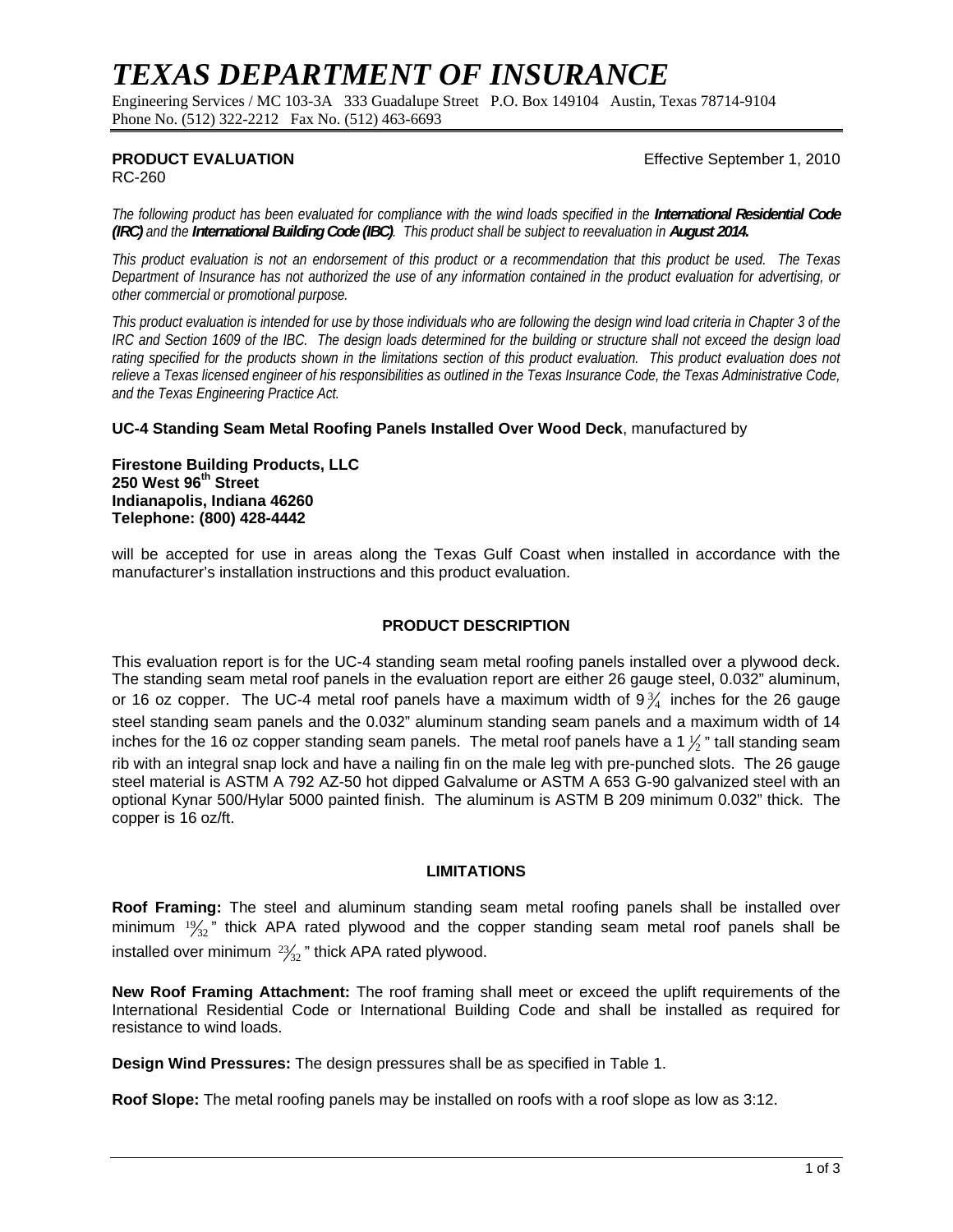| Design<br>Pressure | Panel Gauge     | Panel<br>Width | Substrate                 | Panel Fastener                                    | Fastener<br>Spacing |
|--------------------|-----------------|----------------|---------------------------|---------------------------------------------------|---------------------|
| $-52.5$            | 0.032" Aluminum | $9\frac{3}{4}$ | $\frac{19}{32}$ " plywood | Two (2) No. 10                                    | 12"                 |
| $-52.5$            | 26 Gauge Steel  | $9\frac{3}{4}$ | $\frac{19}{32}$ " plywood | Two (2) No. 10                                    | 12"                 |
| $-52.5$            | 16 oz Copper    | 14             | $\frac{23}{32}$ " plywood | One (1) No. 10 with<br>$\frac{9}{16}$ " OD washer | 9"                  |

### **Table 1**

**Installation Over an Existing Roof Covering:** Installation over an existing roof covering is limited to a maximum of one existing layer of composition shingles, wood shingles or shakes, built-up roofing, or roll roofing applied over an existing, solid roof deck of minimum  $\frac{19}{32}$ " plywood (for steel and aluminum roof panel installations) and  $\frac{23}{32}$ " plywood (for copper roof panel installations). Note: Inspection of the existing roof deck must be made prior to the installation of the roof panels. The condition of the existing roof deck must be acceptable to receive the metal roofing panels before the metal roofing panel installation proceeds. NOTE: Underlayment is not required to be installed.

## **INSTALLATION INSTRUCTIONS**

**General:** The standing seam metal roofing panels shall be installed in accordance with the manufacturer's recommended installation instructions and this evaluation report.

**Roof Framing Members:** The roof framing members shall be spaced a maximum of 24" on center.

**Wood Deck:** Minimum  $\frac{19}{32}$ " thick APA rated plywood (for steel and aluminum roof panels) and minimum  $^{23}/_{32}$ " thick APA rated plywood (for copper roof panels). The butt and side joints on the  $^{23}/_{32}$ " thick APA rated plywood shall be sealed with a one part urethane caulk sealant.

**Underlayment:** A minimum of one layer of No. 30 (Type II) asphalt felt shall be used. The underlayment used shall comply with one or more of the following: ASTM D 226, ASTM D 4869, or ASTM D 1970. The underlayment shall be installed with 6-inch side laps and 3-inch end laps. The underlayment shall be applied with corrosion-resistant fasteners in accordance with the manufacturer's installation instructions. Fasteners shall be applied along the overlaps not farther apart than 36 inches on center. **NOTE:** One the  $^{23}\!_{32}$ " thick APA rated plywood, a self adhering polymer modified bitumen sheet complying with ASTM D 1970 may be used (in such cases, the butt and side joints do not need to be sealed with the urethane caulk sealant).

**Attachment of Metal Roof Panels to the Wood Deck:** The panels are secured to the wood deck with fasteners through the pre-punched slots in the nailing fin of the standing seam panel. The panels are secured to the plywood deck with No. 10-12 x 1" long Pancake Type A screws (Stainless steel screws are required for the aluminum and copper panels). The quantity and spacing of the fasteners shall be as specified in Table 1. The fasteners shall be long enough to ensure a minimum penetration of  $\frac{1}{4}$ " below the roof deck. (Note: If the metal roofing panels are installed over an existing roof covering, then the fastener length shall be increased so that the fasteners are long enough to ensure a minimum penetration of  $\frac{1}{4}$ " below the existing plywood roof decking).

**Panel Ends and End Laps:** The panel ends and endlaps shall be secured to the wood deck as required by the manufacturer.

**Panel Edges:** The panel edges shall be secured to the wood deck as required by the manufacturer.